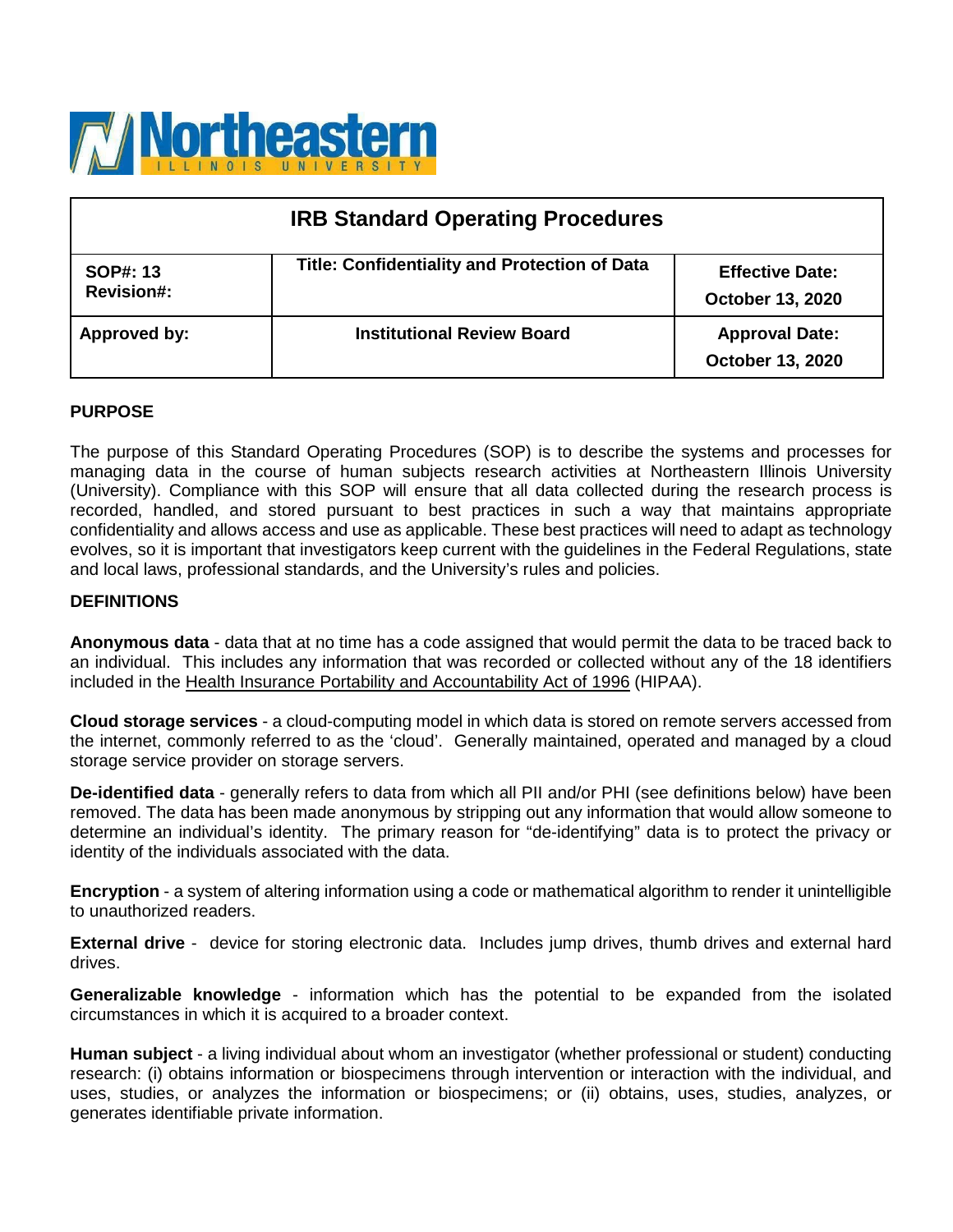**Informed consent** - an agreement by an individual who is competent and of legal age to participate in research. Consent is typically obtained by written signature. For web-based research, consent can be obtained by requiring participants to respond to a survey question affirming their consent to participate.

**Identifiable private information** - private information for which the identity of the subject is or may readily be ascertained by the investigator or associated with the information.

**Institutional Review Board (IRB)** - a committee established in accord with and for the purposes expressed in the federal regulations for the protection of human research subjects.

**Laptop** - a portable computer that includes traditional laptops, netbooks, and other portable computing devices that generally have full range personal computer capacities.

**Minimal risk** - the probability and magnitude of harm or discomfort anticipated in the research are not greater in and of themselves than those ordinarily encountered in daily life or during the performance of routine physical or psychological examinations or tests.

**Personal computer (PC)** - a stand-alone or networked desktop computer.

**Personal identifying information (PII)** - for the purposes of this SOP, this includes information that identify an individual, including any or all of the following: (1) names; (2) social security numbers; (3) birthdates; (4) addresses; (5) IP addresses; or (6) other data that could reasonably lead to discovering a personal identity.

**Protected health information (PHI)** - individually identifiable health information transmitted or maintained by a covered entity or its business associates in any form or medium [\(45 CFR 160.103\)](https://www.govinfo.gov/content/pkg/CFR-2013-title45-vol1/pdf/CFR-2013-title45-vol1-sec160-103.pdf). The definition exempts a small number of categories of individually identifiable health information, such as individually identifiable health information found in employment records held by a covered entity in its role as an employer.

**Research** - systematic investigation, including research development, testing, and evaluation, designed to develop or contribute to generalizable knowledge.

**Server** - a computer device with software that networks/links personal computers and databases or web applications.

**Smartphone, tablet, PDA, and other mobile devices** - portable computing devices that send and receive emails, text or phone messages, or other communications and that include data entry and data storage capacity.

**Virtual Private Networks (VPNs) -** the University allows access to selected drives and folders on University servers from remote locations using software provided by University Technology Services. With VPN access, investigators can connect to files from off-site computers. VPNs are password-protected for security purposes.

## **POLICY**

Research practices involving human subjects routinely involve electronic data, utilized in a variety of ways. Some researchers still follow the traditional approach of collecting data in paper or hardcopy form. Accordingly, this SOP briefly covers the protection of data in paper or hardcopy form, but provides more extensive guidance for investigators to effectively protect electronic data during data collection, transmission, and storage.

This SOP applies to all studies involving individually identifiable participant data that include information of a personal or health nature. This can include even low to minimal risk studies so long as the information is personal or health related.Studies which may be excluded from this SOP include surveys which collect no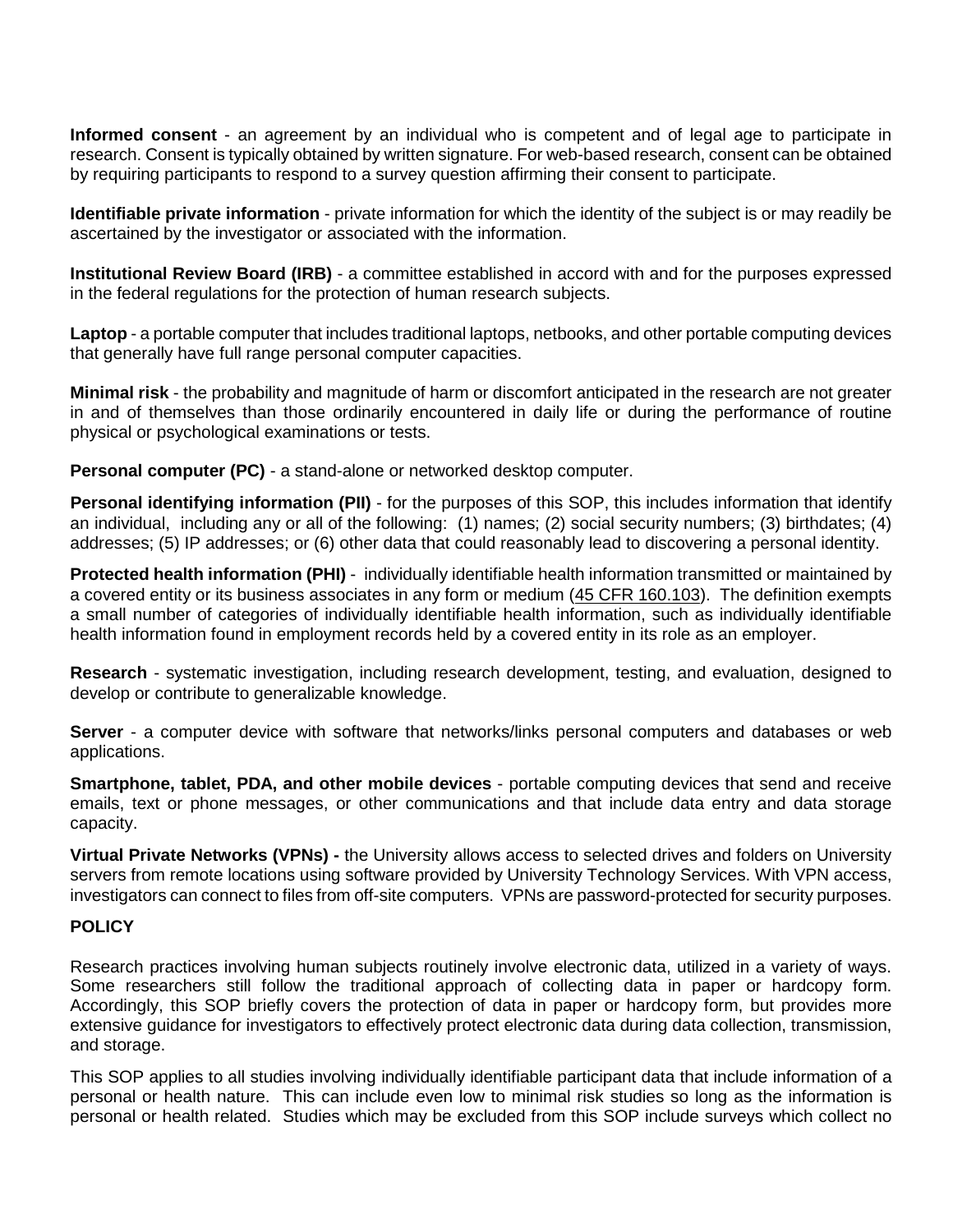direct or indirect personal identifiers, or if identifiable, studies which are non-personal in nature, such as participation in hobbies, special or political interests, etc.

# **RESPONSIBILITIES**

The following establishes data security responsibilities for investigators who collect, use, and store nonelectronic data.

## Data in Paper or Hardcopy Form

All data not received in an anonymised form must be collected with the permission of study participants, stored securely in a locked cabinet, locked away if unattended, and retained for only as long as has been requested and approved by the IRB. It should be clear in the protocol and informed consent form that personal data which can identify research participants will be kept separate from the study data in locked file cabinets. Access to this data will be restricted to members of the research team, unless authorised by the Principal Investigator.

The following establishes data security responsibilities for investigators who collect, use, and store electronic data:

#### Secure Servers/Desktop Computers

The recommended electronic devices for entering and storing human subjects data are secure servers or desktop computers that have encryption software for all PHI or other identifying data. The following conditions apply:

- a. Operating systems are current with updates and security patches.
- b. Server-based PHI or other identifiable human subjects' data should be secure by implementing firewall protection and the data itself is encrypted.
- c. Non-networked computers can be used for storage of de-identified data without encryption, but requires password protection for the computer itself.

Servers housing data are subject to the following standards:

- i. Account Control Plan where strong passwords/pass-phrases are used and enforced, accounts on the server are unique and those that are not needed are disabled or removed, and access to data is on a need to know basis.
- ii. Patching Plan where software patches are installed in a timely fashion and given a priority. This plan includes the operating system and any software applications installed on the server.
- iii. Access Control where all servers have network access controls enabled, capable of limiting network and Internet access to the server, the server is in a secured location with physical access limited only to those who have authorized access to the server, and when possible, the applications and services will operate in a non-administrative mode.
- iv. Malware Control in which Operating Systems are susceptible to malware and therefore must have protection installed, enabled, with anti-malware updates maintained.
- v. Logging where Operating System level and Application level events are logged and monitored to assist in troubleshooting and forensic investigations.
- vi. Backup Plan where a plan is in place for the backup/recovery of data, and data backups should be stored in a secure location separate from the original data.
- d. Anonymous data or de-identified data that cannot be traced back to an individual using cue information in the data set matched to other data sources, can be stored on servers without encryption, but would still require authorized password access.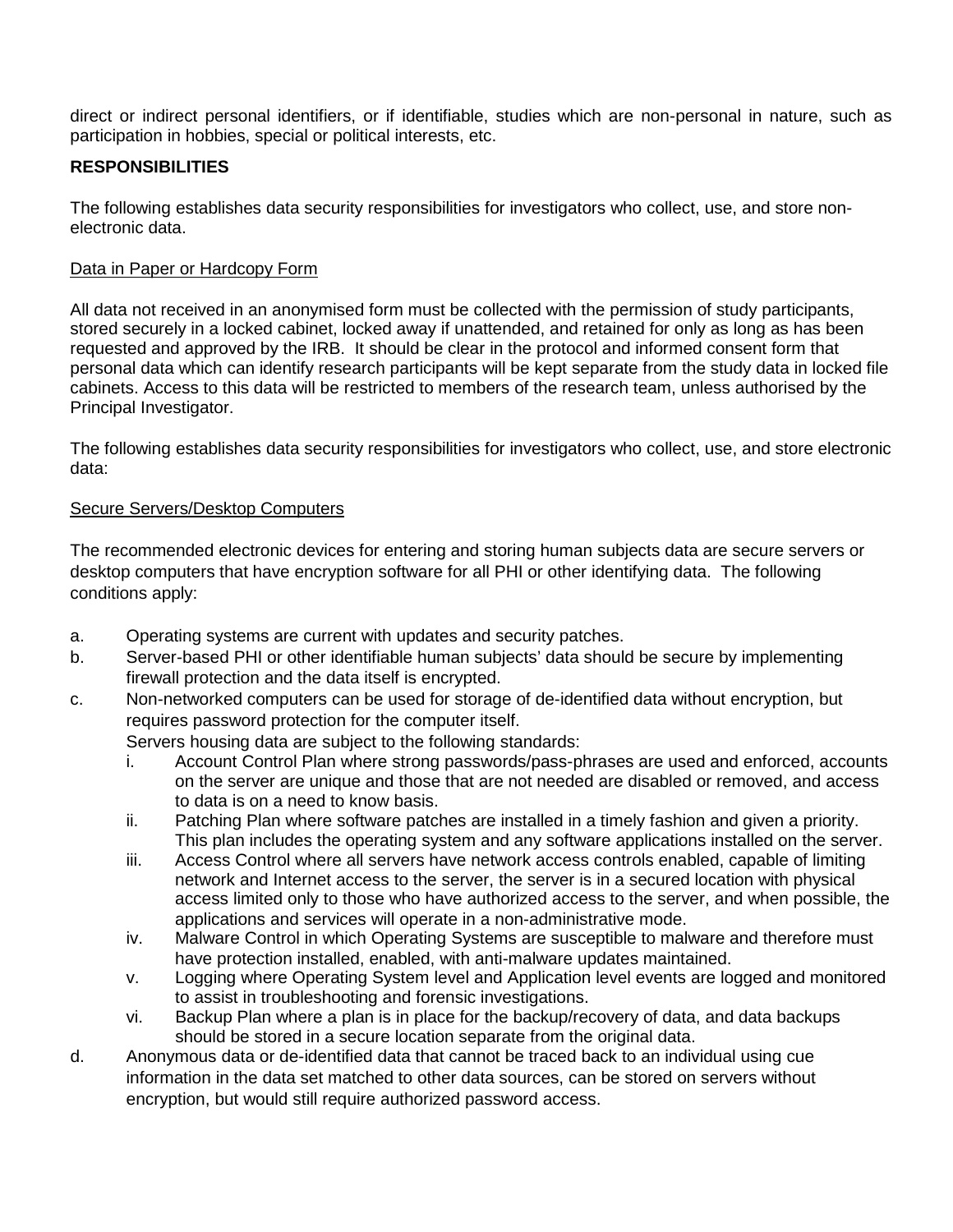# Laptops, Laptop Data Collection Devices, Smartphones, Tablets, PDAs, and Other Mobile Devices

Laptops may be approved to store data collection of human subject data under the following conditions:

Each user of the device maintains and safeguards a unique login and password.

- a. All files containing PII or PHI are password protected.
- b. Two factor authentication is used for storage or access of PHI.
- c. If the device stores PHI or PII, the device hard drive is encrypted.
- d. The device uses software that encrypts all PHI or PII.
- e. The data are formatted such that PHI or other identifying data are in separate files or tables from any clinical or research information about the research subject.

In addition to the conditions above for laptops, the following conditions apply for all other mobile devices:

Operating systems of all devices must be kept current in order to ensure that critical security, anti-virus, and anti-malware programs are up-to-date. The following conditions apply:

- a. When using mobile devices to collect research data, configure the mobile device to be secure by enabling auto-lock and requiring a password or passcode.
- b. When using mobile devices to access research data sets, the device must use software that encrypts all personal health information or other personal identifying information and the data must be formatted such that PHI or other identifying data are in separate files or tables from any clinical or research information about the persons.
- c. General best practices:
	- i. Connect to secure Wi-Fi networks and disable both Wi-Fi and Bluetooth when not in use for safety purposes.
	- ii. Regularly backup all devices.
	- iii. Update mobile devices frequently. Select an automatic update option, if available.
	- iv. Use appropriate sanitization and disposal procedures for mobile devices. Be sure to delete all information stored in a device prior to discarding, exchanging, or donating.

## External Drives

External drives may only be used under the following conditions:

- a. For storing and analyzing de-identified data on human subjects.
- b. Must be stored/transported in a secure location.
- c. Must be password protected.
- d. Must have files that have software to automatically encrypt all PHI or other identifying information or the entire external drive is encrypted.
- e. The data must be formatted to ensure that PHI or other identifying data are in separate files or tables from any clinical or research information about the research subjects.

## Web-based Data Entry/Surveys

Web-based data entry and surveys are subject to the following conditions: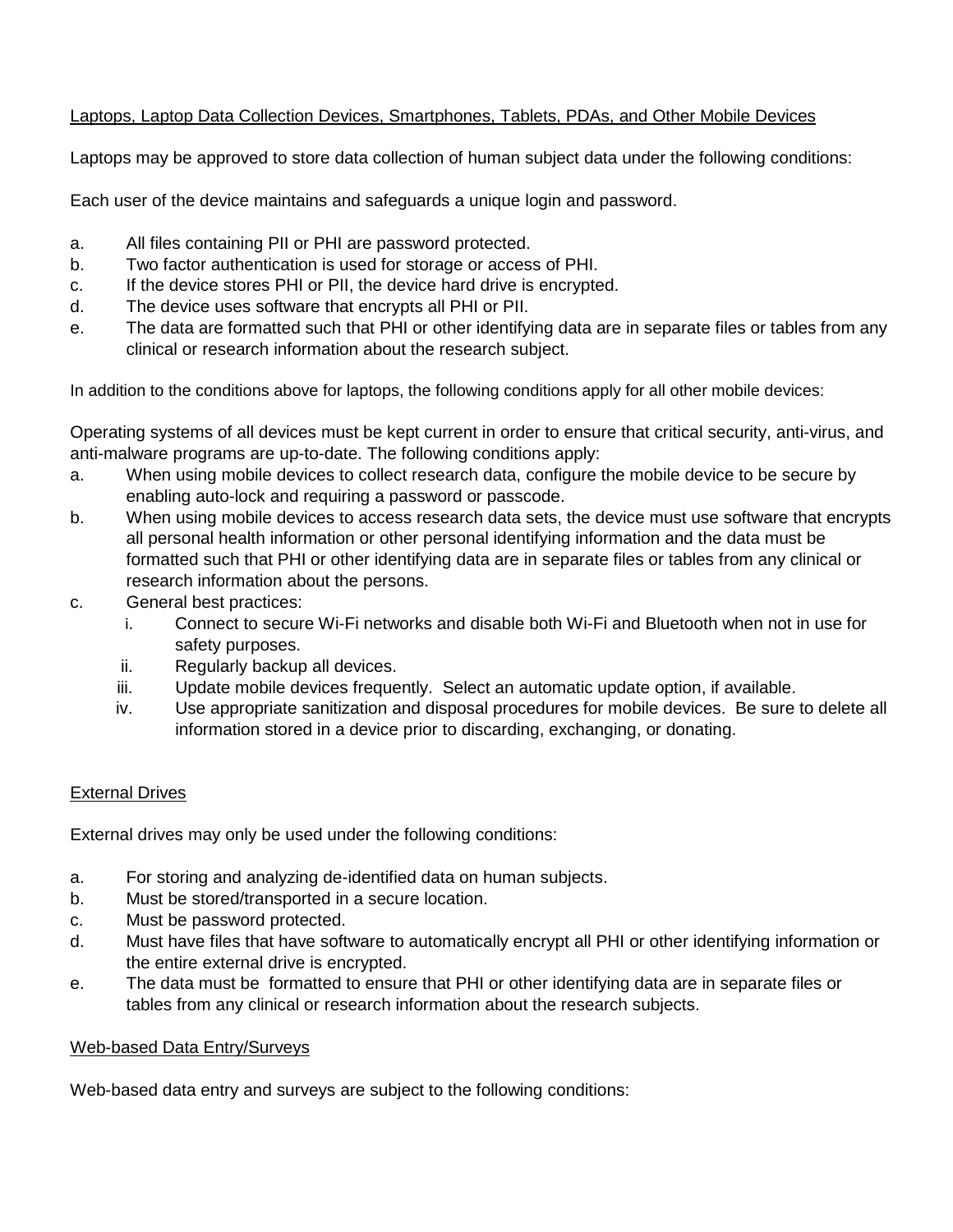- a. Research data collected through online portals and/or survey tools should use secure web server (https) protocols and the server should encrypt any PHI or other identifiers upon submission.
- b. The server used to store collected survey data must have a firewall implemented, managed, and monitored.
- c. If the survey data is stored by a third-party vendor (i.e., cloud storage), the service must be approved by the University's Chief Information Officer (CIO) or Acting CIO.
- d. Web-based anonymous or de-identified data need not be encrypted.

## CDs and DVDs

PHI, PII, or other identifying data should not be stored on CDs or DVDs unless the entire CD or DVD is encrypted. However, de-identified human subject data may be stored on CDs or DVDs in open format.

# Email

PHI or PII or other identifying data should **not** be contained in email communications unless the attachments are encrypted files where the password is sent in a separate communication.

## **Encryption**

Before using an encryption program, an investigator should evaluate if it is absolutely necessary to store confidential or private data on a computer or mobile computing device (e.g., flash drive). If it is critical to store private data, an investigator must take steps to encrypt the data to help prevent unauthorized disclosure of private data. At this time, the University does not endorse or support any type of software-based encryption application.

Following are important guidelines regarding the use of encryption:

- a. Consult with appropriate technical support staff.
- b. Be sure you fully understand the encryption product (i.e., how to configure the software, where to store the keys and what is encrypted).
- c. Use strong passwords. All encrypted data can be permanently lost if you forget the encryption password. If you decide to save this password, any decryption keys should be safely secured.
- d. Download the encryption software from a reputable company (beware of spyware, etc.).
- e. Do not decrypt a file and store it in a temporary file someplace.
- f. Consider setting up a secure folder or disk partition on your computer for storing private data.

## Web-based Surveys

Individual proprietary survey programs incorporate investigators' own measures, but store data on their own servers outside of the University. Investigators need to have a clear understanding about the protections that are afforded by the independent proprietary provider. Investigators should obtain information about the tools' security and privacy protections, including learning whether user IP addresses are captured and saved during completion of the surveys.

Qualtrics, an online survey platform, is available for use by University faculty, staff, and students at no charge. Investigators should be aware that other survey platforms may involve individual software licensing agreements which are subject to review and approval by the University's Chief Information Officer (CIO) or Acting CIO.

Warning: Data is most vulnerable during the time the survey program is open and being used by the research participant. This is the point at which hacking could discover the identity or other personal information. This